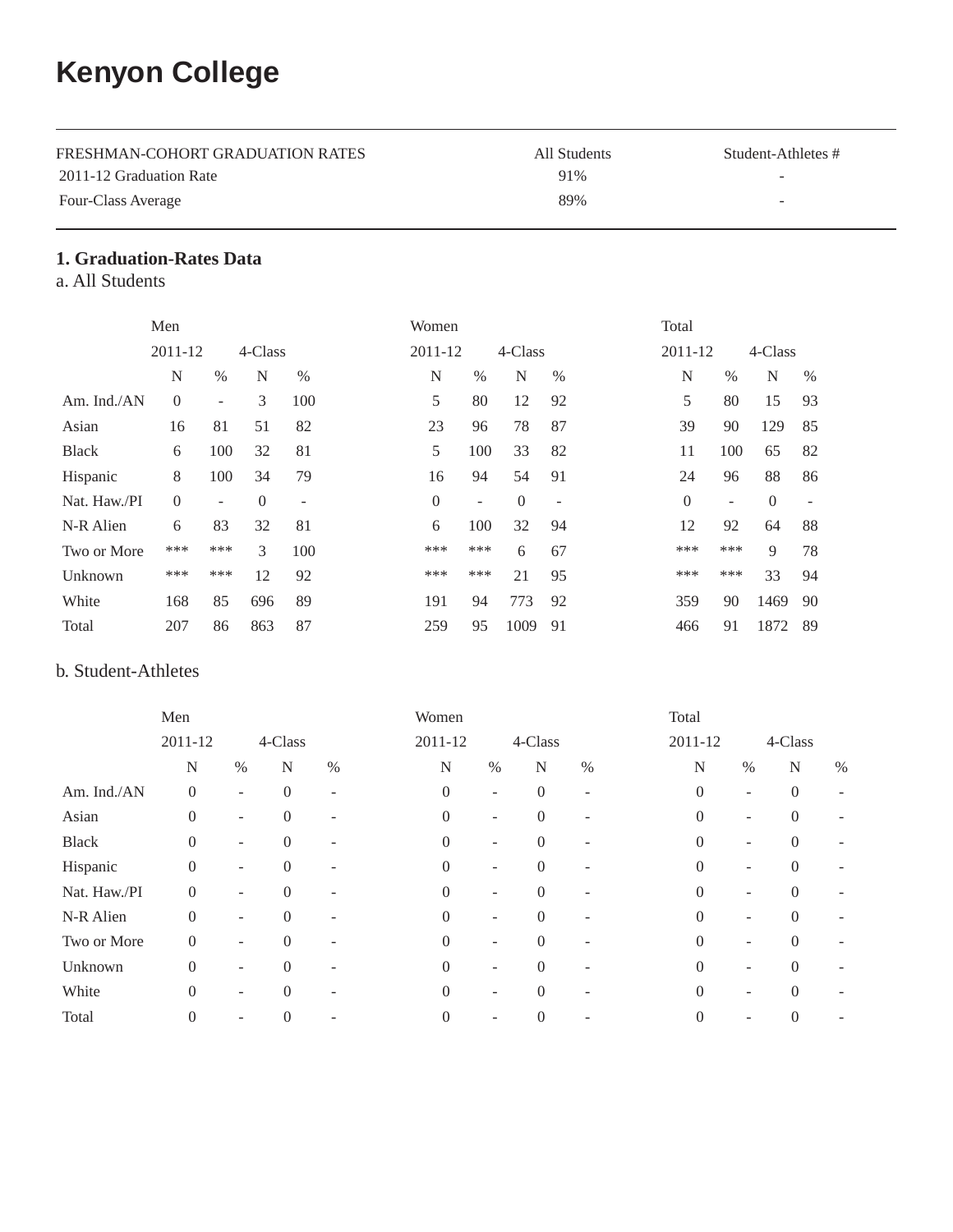# c. Student-Athletes by Sport Category

|              | <b>Baseball</b><br>$% -N$ |                           |              | <b>Men's Basketball</b><br>$% -N$ | Men's CC/Track<br>$% -N$ |              |                          |                          |
|--------------|---------------------------|---------------------------|--------------|-----------------------------------|--------------------------|--------------|--------------------------|--------------------------|
|              | 2011-12 4-Class           |                           |              | 2011-12 4-Class                   |                          |              | 2011-12 4-Class          |                          |
| Am. Ind./AN  | $\overline{\phantom{a}}$  |                           | Am. Ind./AN  | L,                                |                          | Am. Ind./AN  | $\overline{a}$           |                          |
| Asian        |                           |                           | Asian        | $\overline{a}$                    |                          | Asian        |                          |                          |
| <b>Black</b> | $\overline{\phantom{a}}$  |                           | <b>Black</b> |                                   |                          | <b>Black</b> |                          |                          |
| Hispanic     |                           |                           | Hispanic     |                                   |                          | Hispanic     |                          |                          |
| Nat. Haw./PI |                           |                           | Nat. Haw./PI |                                   |                          | Nat. Haw./PI |                          |                          |
| N-R Alien    | $\overline{\phantom{a}}$  |                           | N-R Alien    | $\overline{\phantom{m}}$          |                          | N-R Alien    | $\overline{\phantom{a}}$ |                          |
| Two or More  | $\overline{\phantom{a}}$  |                           | Two or More  |                                   |                          | Two or More  | $\overline{\phantom{a}}$ |                          |
| Unknown      |                           |                           | Unknown      |                                   |                          | Unknown      |                          |                          |
| White        | $\overline{\phantom{a}}$  |                           | White        | $\overline{\phantom{m}}$          |                          | White        | $\overline{\phantom{a}}$ |                          |
| Total        | ÷,                        |                           | Total        |                                   |                          | Total        |                          | $\overline{\phantom{a}}$ |
|              | Football                  |                           |              | Men's Other                       |                          |              |                          |                          |
|              | $% -N$                    |                           |              | $% -N$                            |                          |              |                          |                          |
|              | 2011-12 4-Class           |                           |              | 2011-12 4-Class                   |                          |              |                          |                          |
| Am. Ind./AN  | $\overline{\phantom{a}}$  | ÷,                        | Am. Ind./AN  | ÷,                                | $\bar{a}$                |              |                          |                          |
| Asian        |                           |                           | Asian        |                                   |                          |              |                          |                          |
| <b>Black</b> |                           |                           | <b>Black</b> |                                   |                          |              |                          |                          |
| Hispanic     |                           |                           | Hispanic     |                                   |                          |              |                          |                          |
| Nat. Haw./PI |                           |                           | Nat. Haw./PI |                                   |                          |              |                          |                          |
| N-R Alien    |                           |                           | N-R Alien    |                                   |                          |              |                          |                          |
| Two or More  |                           |                           | Two or More  | $\overline{a}$                    |                          |              |                          |                          |
| Unknown      |                           |                           | Unknown      |                                   |                          |              |                          |                          |
| White        |                           |                           | White        |                                   |                          |              |                          |                          |
| Total        |                           |                           | Total        |                                   |                          |              |                          |                          |
|              |                           | <b>Women's Basketball</b> |              |                                   | <b>Women's CC/Track</b>  |              | <b>Women's Other</b>     |                          |
|              | $% -N$                    |                           |              | $% -N$                            |                          |              | $% -N$                   |                          |
|              | $2011 - 12$               | 4-Class                   |              | 2011-12                           | 4-Class                  |              | 2011-12 4-Class          |                          |
| Am. Ind./AN  |                           |                           | Am. Ind./AN  | $\overline{a}$                    |                          | Am. Ind./AN  | $\sim$                   |                          |
| Asian        |                           |                           | Asian        | $\overline{\phantom{a}}$          |                          | Asian        |                          |                          |
| <b>Black</b> |                           |                           | <b>Black</b> |                                   |                          | <b>Black</b> |                          |                          |
| Hispanic     |                           |                           | Hispanic     |                                   |                          | Hispanic     |                          |                          |
| Nat. Haw./PI |                           |                           | Nat. Haw./PI |                                   |                          | Nat. Haw./PI |                          |                          |
| N-R Alien    |                           |                           | N-R Alien    |                                   |                          | N-R Alien    |                          |                          |
| Two or More  |                           |                           | Two or More  |                                   |                          | Two or More  |                          |                          |
| Unknown      |                           |                           | Unknown      |                                   |                          | Unknown      |                          |                          |
| White        |                           |                           | White        |                                   |                          | White        |                          |                          |
| Total        |                           |                           | Total        |                                   |                          | Total        |                          | $\overline{\phantom{a}}$ |

Values for N (a. 1-5, b. 6-10, c. 11-15, d. 16-20, e. greater than 20)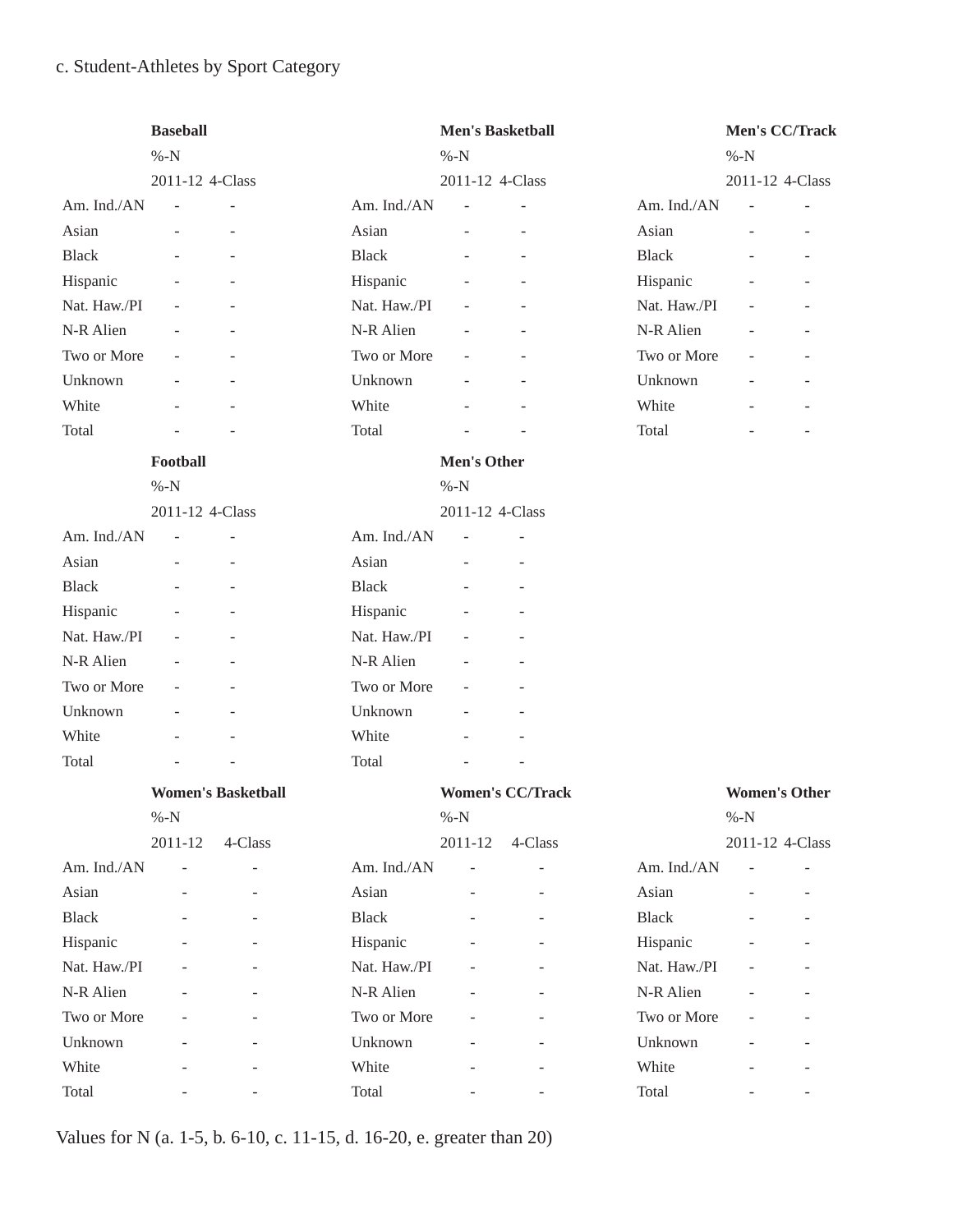# **2. Undergraduate-Enrollment Data (All full-time baccalaureate-degree seeking students enrolled 2017-18)**

| a. All Students | Men<br>N     | Women<br>N       | Total<br>N     | b. Student-athletes # | Men<br>N       | Women<br>N     | Total<br>N |
|-----------------|--------------|------------------|----------------|-----------------------|----------------|----------------|------------|
| Am. Ind./AN     | $\mathbf{0}$ | $\boldsymbol{0}$ | $\overline{0}$ | Am. Ind./AN           | $\overline{0}$ | 0              | 0          |
| Asian           | 16           | 40               | 56             | Asian                 | $\Omega$       | $\Omega$       | $\Omega$   |
| <b>Black</b>    | 26           | 31               | 57             | <b>Black</b>          | $\Omega$       | $\Omega$       | $\Omega$   |
| Hispanic        | 57           | 62               | 119            | Hispanic              | $\Omega$       | $\overline{0}$ | $\Omega$   |
| Nat. Haw./PI    | $\mathbf{0}$ | $\theta$         | $\overline{0}$ | Nat. Haw./PI          | $\Omega$       | $\Omega$       | $\Omega$   |
| N-R Alien       | 45           | 49               | 94             | N-R Alien             | $\Omega$       | $\Omega$       | $\Omega$   |
| Two or More     | 37           | 52               | 89             | Two or More           | $\Omega$       | $\Omega$       | $\Omega$   |
| Unknown         | 26           | 27               | 53             | Unknown               | $\Omega$       | $\Omega$       | $\Omega$   |
| White           | 527          | 666              | 1193           | White                 | $\Omega$       | $\Omega$       | $\Omega$   |
| Total           | 734          | 927              | 1661           | Total                 | $\Omega$       |                | $\Omega$   |

# c. Student-Athletes # By Sports Category

| Basketball | Baseball | CC/Track | Football | Other    |
|------------|----------|----------|----------|----------|
|            |          |          |          | $\Omega$ |
|            | 0        |          |          |          |
|            |          |          |          |          |
|            |          | U        |          |          |
|            |          |          |          |          |
|            |          |          |          |          |
|            | 0        |          |          |          |
|            |          |          |          |          |
|            |          |          |          |          |
|            |          |          |          |          |
|            |          |          |          |          |

#### Women

| Basketball   | CC/Track | Other    |
|--------------|----------|----------|
|              | $\theta$ | 0        |
| $\theta$     | $\theta$ | 0        |
| $\theta$     | $\theta$ | $\Omega$ |
| $\mathbf{0}$ | $\theta$ | 0        |
| $\theta$     | $\Omega$ | 0        |
| $\mathbf{0}$ | $\theta$ | 0        |
| $\theta$     | $\Omega$ | $\Omega$ |
| $_{0}$       | $\Omega$ | 0        |
| $\mathbf{0}$ | $\Omega$ | 0        |
|              | 0        |          |
|              |          |          |

#Only student-athletes receiving athletics aid are included in this report.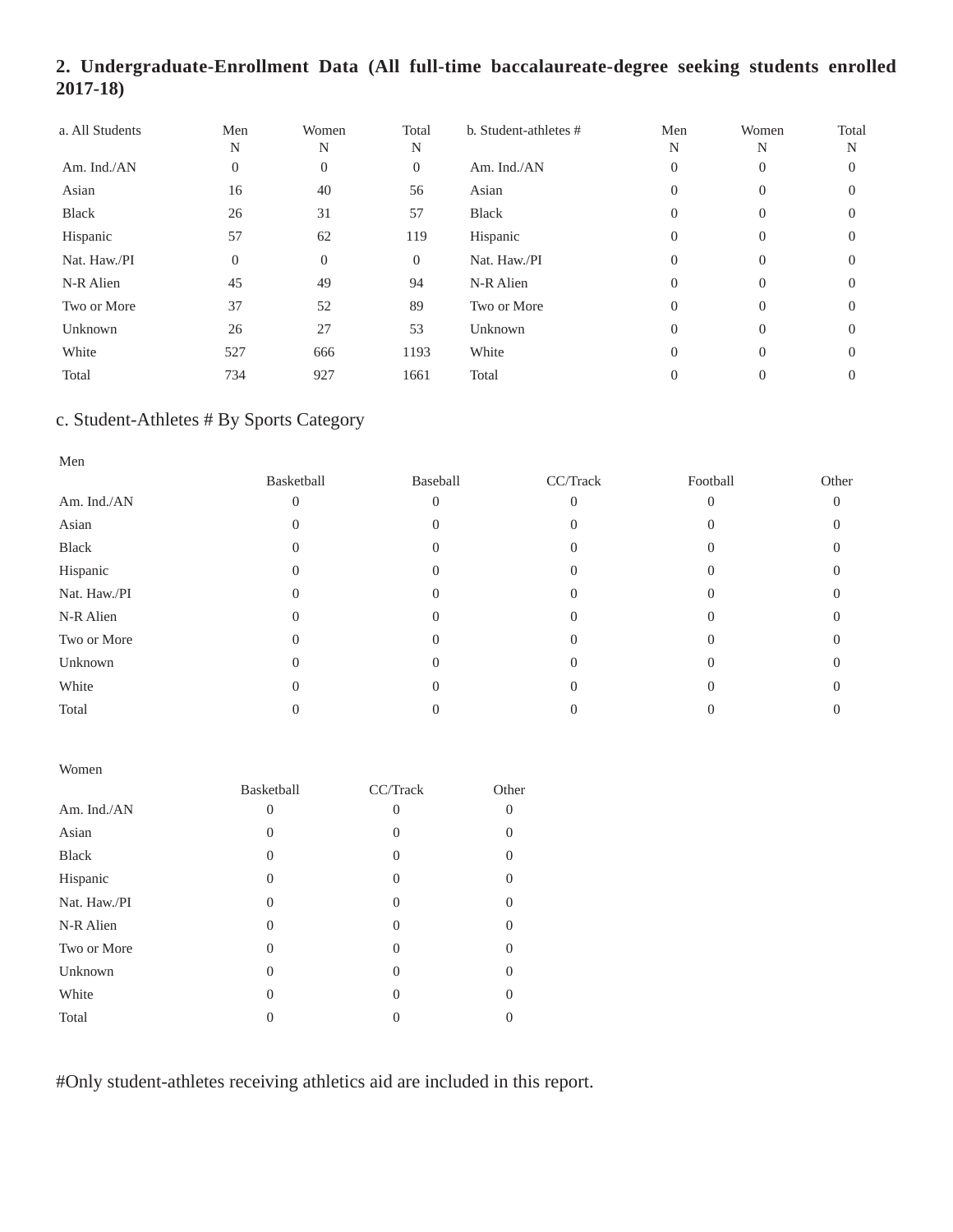

## **INFORMATION ABOUT THE GRADUATION RATES INSTITUTION REPORT**

### **Introduction.**

This information sheet and the NCAA Graduation Rates Report have been prepared by the NCAA, based on data provided by the institution in compliance with NCAA Bylaw 31.2.1.8 (admissions and graduation-rate disclosure) and the Federal Student Right-to-Know and Campus Security Act. The NCAA will make this report public on its website, www.ncaa.org.

The report gives graduation information about the most recent six-year graduating class of students and student-athletes who entered as freshmen in 2011-12. The graduation rate (percent) is based on a comparison of the number (N) of students who entered a college or university and the number of those who graduated within six years. For example, if 100 students entered and 60 graduated within six years, the graduation rate is 60 percent.

The Graduation Rates Institution Report provides information about two groups of students:

- 1. All Students. All undergraduate students who were enrolled in a full-time program of studies for a baccalaureate degree; and
- 2. Student-Athletes. Student-athletes who received athletics aid from the school for any period of time during their entering year. [Note: Athletics aid is a grant, scholarship, tuition waiver or other assistance from a college or university that is awarded on the basis of a student's athletics ability.]

Caution should be exercised when using NCAA Division III student-athlete data. Federal regulations calculate graduation rates for student-athletes who receive athletics aid, but only a very small number of Division III member institutions grant athletics aid (i.e., institutions that sponsor a sport at the NCAA Division I level and institutions that are moving from NCAA Division II or National Association of Intercollegiate Athletics to Division III). Since it is only those studentathletes receiving athletics aid who appear in this report in accordance with federal law, the majority of Division III student-athletes are not reflected in these data.

The report gives graduation information about students and student-athletes entering as freshmen in 2011. This is the most recent graduating class for which the required six years of information is available. The report provides information about student-athletes who received athletics aid in one or more of eight sports categories: football, men's basketball, baseball, men's track/cross country, men's other sports and mixed sports, women's basketball, women's track/cross country and women's other sports. For each of those sports categories, it includes information in six selfreported racial or ethnic groups: American Indian or Alaska Native, Asian, Black or African-American, Hispanic or Latino, Native Hawaiian or Pacific Islander, nonresident alien, two or more races, White or non-Hispanic and unknown (not included in one of the other eight groups or not available) and the total (all nine groups combined).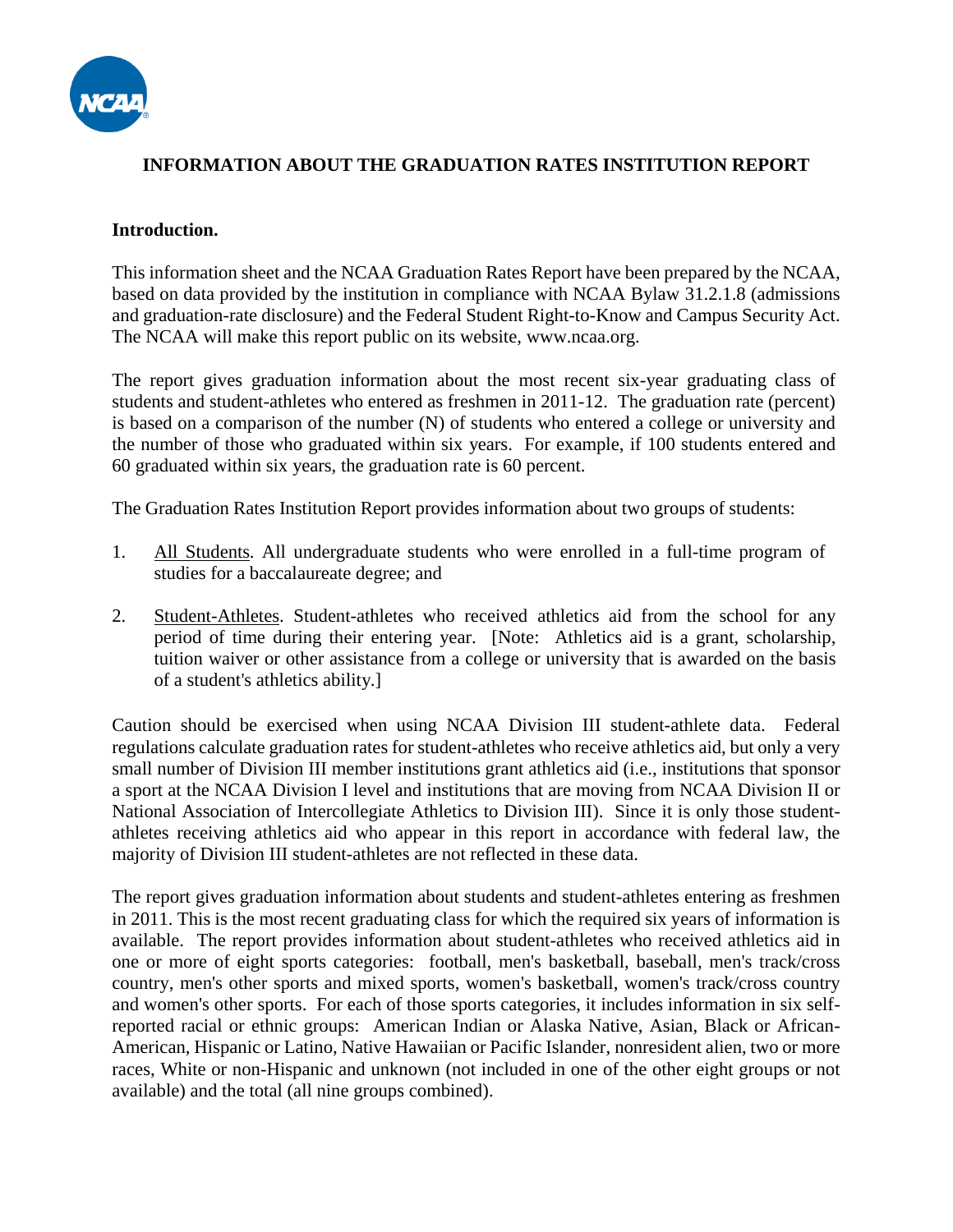Information About the Graduation Rates Report Page No. 2

Two different measures of graduation rates are presented in this report: (1) freshman-cohort rate; and (2) Graduation Success Rate (ASR). The freshman-cohort rate indicates the percentage of freshmen who entered during a given academic year and graduated within six years. The ASR adds to the first-time freshmen, those students who entered midyear, as well as student-athletes who transferred into an institution and received athletics aid. Both the freshman-cohort rate and the ASR subtracts students from the entering cohort who are considered allowable exclusions (i.e., those who either die or become permanently disabled, those who leave the school to join the armed forces, foreign services or attend a church mission). In addition, the ASR subtracts those who left the institution prior to graduation, had athletics eligibility remaining and would have been academically eligible to compete had they returned to the institution.

## **Graduation Rates Report.**

 $\overline{\phantom{a}}$ 

The box at the top of the Graduation Rates Institution Report provides the most recent class (i.e., 2011-12) and four-class (i.e., 2008-09 through 2011-12) Federal Graduation Rate for all students and for student-athletes who received athletics aid at this school. Additionally, this box provides the ASR data for the last four classes (i.e., 2008-09 through 2011-12) of studentathletes.

- 1. Graduation-Rates Data. The second section of the report provides Federal Graduation Rate and ASR data for all students, student-athletes and student-athletes by sport group. **[Note: Pursuant to the Student-Right-to-Know Act, when a cell containing cohort numbers includes only one or two students, the data in that cell and one other will be suppressed so that no individual can be identified.]**
	- a. All Students. This section provides the freshman-cohort graduation rates for all fulltime, degree-seeking students by race or ethnic group. It shows the rate for men who entered as freshmen in 2011-12 and the four-class average, which includes those who entered as freshmen in 2008-09, 2009-10, 2010-11 and 2011-12. The same rates are provided for women. The total for 2011-12 is the rate for men and women combined and the four-class average is for all students who entered in 2008-09, 2009- 10, 2010-11 and 2011-12.
	- b. Student-Athletes. This section provides the 2011-12 and four-class freshman-cohort graduation rates and the four-class ASR for student-athletes in each race and ethnic group who either received athletics aid or participated in athletics their initial year at the institution. Information is provided for men and women separately and for all student-athletes.
	- c. Student-Athletes by Sports Categories. This section provides the identified graduation rates as in 1-b for each of the eight sports categories. (The small letters indicate the value of N according to the legend at the bottom of 1-c).